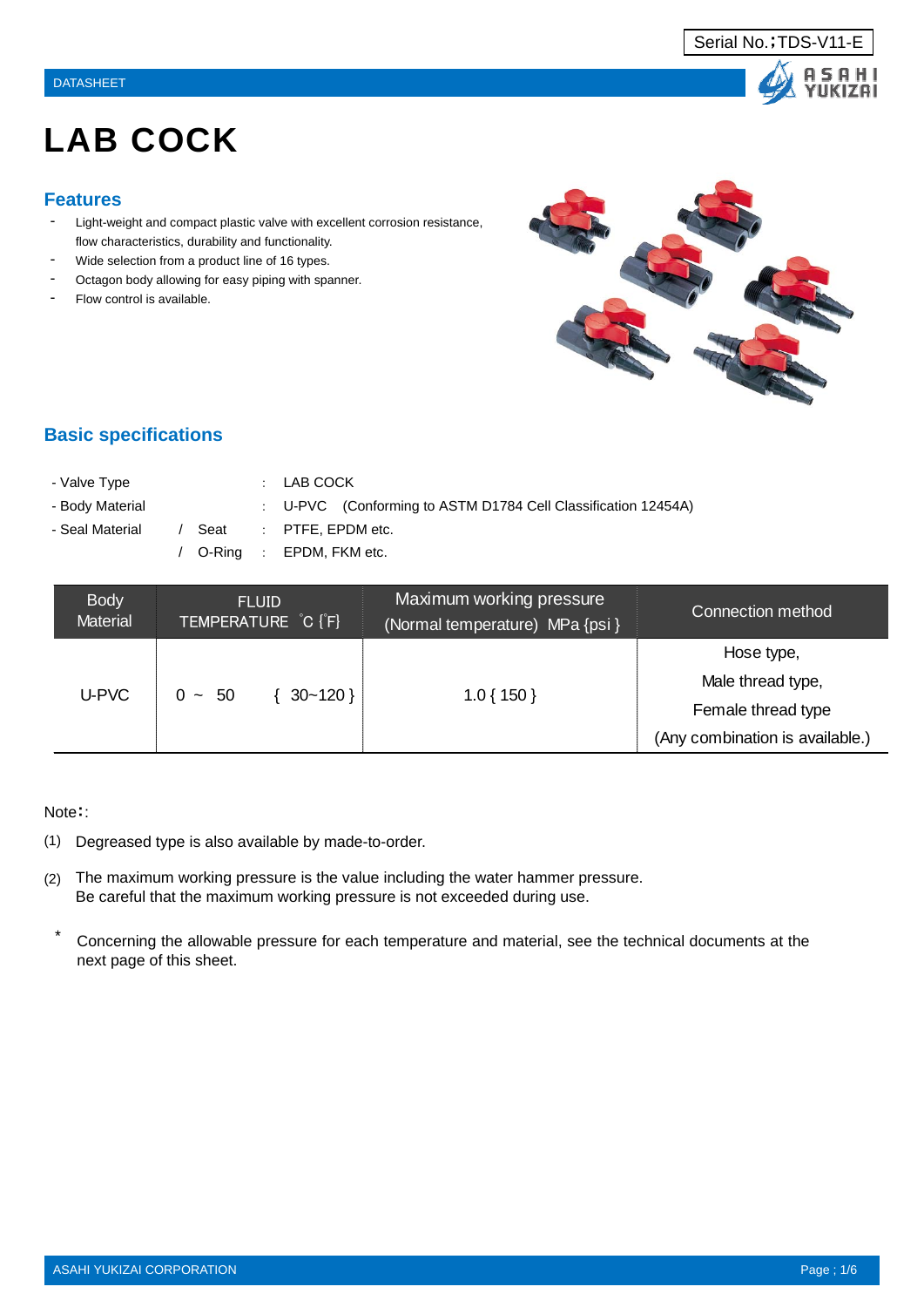

# **Certificate / Approval / Directive**

**PED, ABS, NSF/ANSI61**

"For details of applicable products, please consult us."

# **Working pressure vs. Temperature**

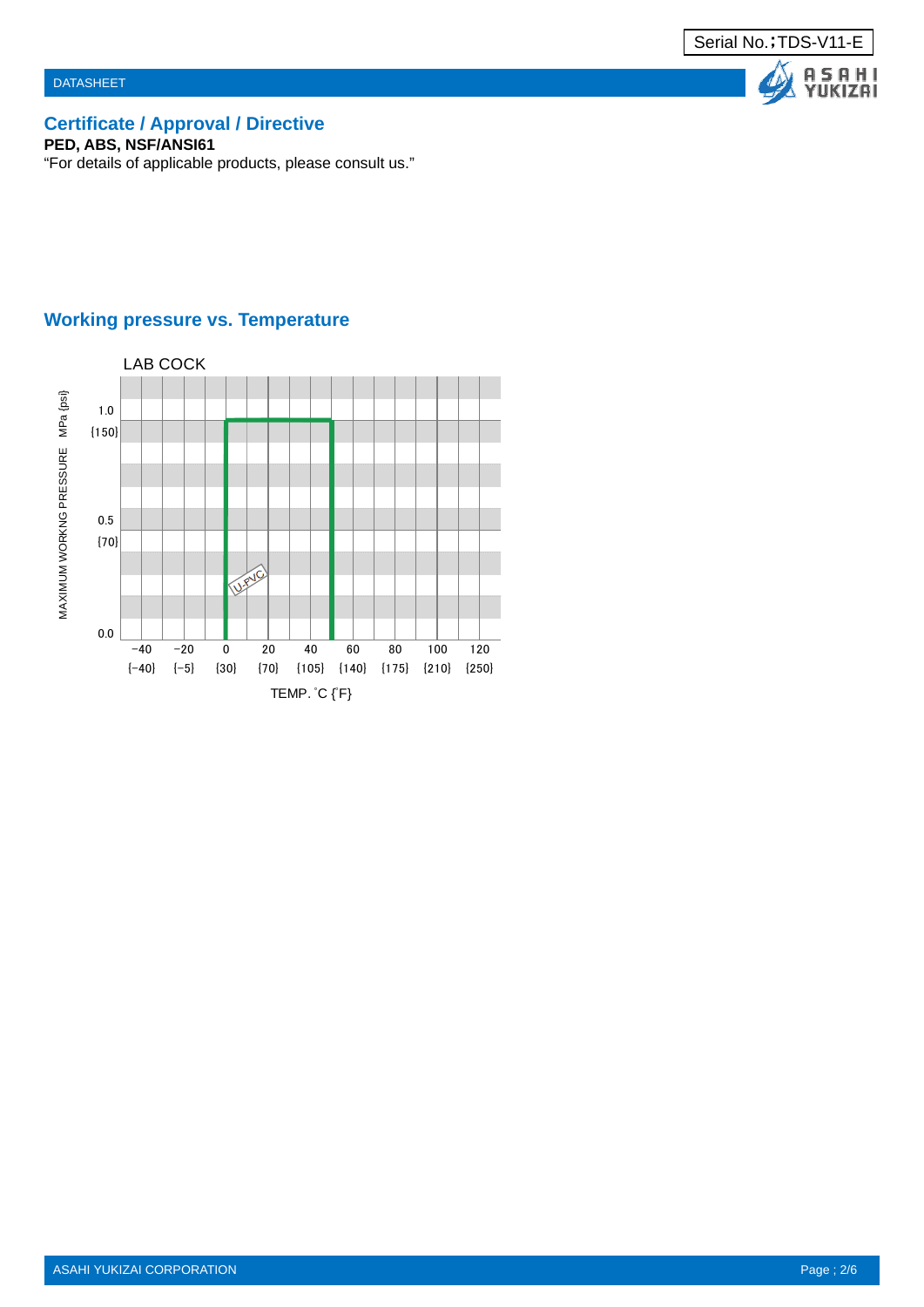

#### **Product dimension**

(2) FEMALE THREAD X FEMALE THREAD





(4) MALE THREAD







(6) MALE THREAD X ELBOW





(5) HOSE X HOSE



#### (7) FEMALE THREAD X HOSE

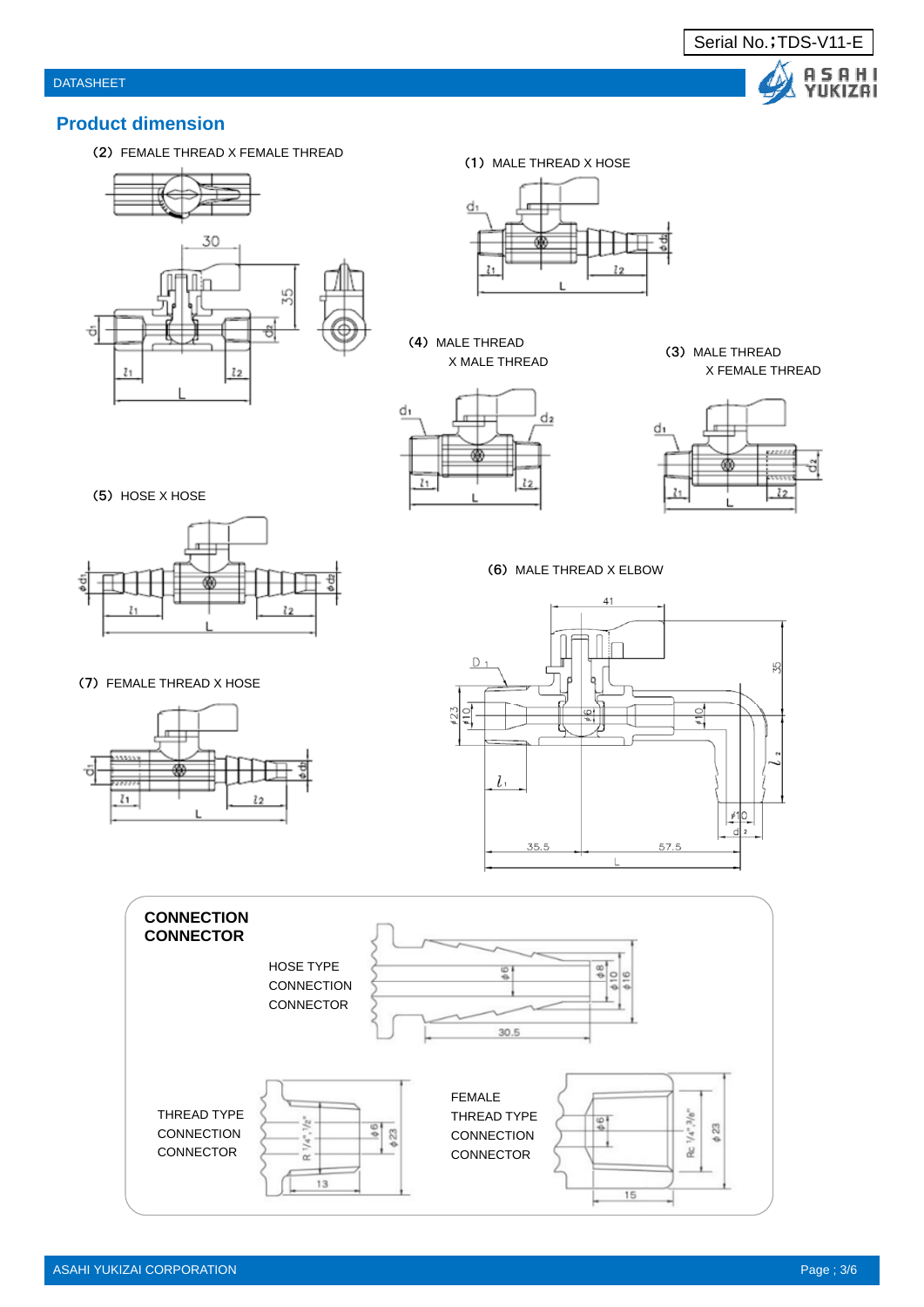

# JIS, DIN

| Unit: mm |                                            |        |                 |                 |      |                 |      |            |                 |                 |      | Unit: mm          |                               |
|----------|--------------------------------------------|--------|-----------------|-----------------|------|-----------------|------|------------|-----------------|-----------------|------|-------------------|-------------------------------|
|          |                                            |        | <b>JIS</b>      |                 |      |                 |      | <b>DIN</b> |                 |                 |      | <b>CONNECTION</b> |                               |
|          |                                            |        | d <sub>1</sub>  | d <sub>2</sub>  | lı   | $l_{2}$         | L    | $d_1$      | $d_2$           | l1              | l2   |                   | <b>CODE</b>                   |
|          | <b>FEMALE THREAD</b><br>X FEMALE THREAD    | 0      | Rc 1/4          | Rc 1/4          | 15   | 15              | 71   | Rp 1/4     | Rc 1/4          | 15 <sup>1</sup> | 15   | 71                | N4N4                          |
| (1)      |                                            | п.     | Rc 3/8          | Rc 1/4          | 15   | 15 <sup>1</sup> | 71   | Rp 3/8     | Rc 1/4          | 15              | 15   | 71                | <b>N8N4</b>                   |
|          |                                            | 0      | Rc 3/8          | Rc 3/8          | 15   | 15              | 71   | Rp 3/8     | Rc 3/8          | 15              | 15   | 71                | <b>N8N8</b>                   |
| (2)      | <b>HOSE X HOSE</b>                         | П.     | 10              | 10              | 30.5 | 30.5            | 111  | 10         | 10 <sup>1</sup> | 30.5            | 30.5 | 111               | H <sub>0</sub> H <sub>0</sub> |
| (3)      | <b>FEMALE THREAD</b>                       | п      | Rc 1/4          | 10 <sup>1</sup> | 15   | 30.5            | 91   | Rp 1/4     | 10              | 15 <sup>1</sup> | 30.5 | 91                | N <sub>4</sub> H <sub>0</sub> |
|          | X HOSE                                     | 0      | Rc 3/8          | 10              | 15   | 30.5            | 91   | Rp 3/8     | 10 <sup>1</sup> | 15              | 30.5 | 91                | N8H <sub>0</sub>              |
| (4)      | <b>MALE THREAD</b><br>X HOSE               | □.     | R 1/4           | 10              | 13   | 30.5            | 88.5 | R 1/4      | 10 <sup>1</sup> | 13 <sup>1</sup> | 30.5 | 88.5              | O4H <sub>0</sub>              |
|          |                                            | $\Box$ | R 1/2           | 10              | 15   | 30.5            | 91   | R 1/2      | 10 <sup>1</sup> | 15              | 30.5 | 91                | O2H0                          |
|          | <b>MALE THREAD</b><br><b>X MALE THREAD</b> | 0      | $R \frac{1}{4}$ | R 1/4           | 13   | 13              | 66   | R 1/4      | R 1/4           | 13              | 13   | 66                | O4O4                          |
| (5)      |                                            | п      | R 1/2           | R 1/4           | 15   | 13 <sup>1</sup> | 68.5 | R 1/2      | R 1/4           | 15 <sup>1</sup> | 13   | 68.5              | O <sub>2</sub> O <sub>4</sub> |
|          |                                            | П.     | R 1/2           | R 1/2           | 15   | 15              | 71   | R 1/2      | R 1/2           | 15              | 15   | 71                | 0202                          |
|          |                                            | □      | R 1/4           | Rc 1/4          | 13   | 15              | 68.5 | R 1/4      | Rp 1/4          | 13              | 15   | 68.5              | O4N4                          |
|          | <b>MALE THREAD</b>                         | п      | R 1/4           | Rc 3/8          | 13   | 15              | 68.5 | R 1/4      | Rp 3/8          | 13              | 15   | 68.5              | O <sub>4</sub> N <sub>8</sub> |
| (6)      | X FEMALE THREAD                            | П.     | R 1/2           | Rc 1/4          | 15   | 15              | 71   | R 1/2      | Rp 1/4          | 15              | 15   | 71                | O2N4                          |
|          |                                            | 0      | R 1/2           | Rc 3/8          | 15   | 15              | 71   | R 1/2      | Rp 3/8          | 15              | 15   | 71                | <b>O2N8</b>                   |
| (7)      | <b>MALE THREAD</b><br>X ELBOW              | □      | R 1/2           | 16              | 15   | 32              | 93   |            |                 |                 |      |                   | O2L01                         |

#### ANSI

|     | Unit: inch                                 |              |                |                   |       |       |      |                               |  |
|-----|--------------------------------------------|--------------|----------------|-------------------|-------|-------|------|-------------------------------|--|
|     |                                            |              |                | <b>CONNECTION</b> |       |       |      |                               |  |
|     |                                            |              | d <sub>1</sub> | d <sub>2</sub>    | $l_1$ | $l$ 2 | L    | <b>CODE</b>                   |  |
|     | <b>FEMALE THREAD</b><br>X FEMALE THREAD    | □            | 1/4-18 NPT     | 1/4-18 NPT        | 0.51  | 0.51  | 2.80 | <b>N4N4</b>                   |  |
| (1) |                                            | $\mathbf{L}$ | 3/8-18 NPT     | 1/4-18 NPT        | 0.59  | 0.51  | 2.80 | <b>N8N4</b>                   |  |
|     |                                            | Ω            | 3/8-18 NPT     | 3/8-18 NPT        | 0.59  | 0.59  | 2.80 | <b>N8N8</b>                   |  |
| (2) | <b>HOSE X HOSE</b>                         | п            | 0.39           | 0.39              | 1.20  | 1.20  | 4.37 | H <sub>0</sub> H <sub>0</sub> |  |
| (3) | <b>FEMALE THREAD</b><br>X HOSE             | □            | 1/4-18 NPT     | 0.39              | 0.51  | 1.20  | 3.58 | N4H <sub>0</sub>              |  |
|     |                                            | $\Box$       | 3/8-18 NPT     | 0.39              | 0.59  | 1.20  | 3.58 | N8H <sub>0</sub>              |  |
|     | <b>MALE THREAD</b>                         | □            | 1/4-18 NPT     | 0.39              | 0.51  | 1.20  | 3.48 | O <sub>4</sub> H <sub>0</sub> |  |
| (4) | X HOSE                                     | □            | 1/2-14 NPT     | 0.39              | 0.59  | 1.20  | 3.58 | O2H0                          |  |
|     | <b>MALE THREAD</b><br><b>X MALE THREAD</b> | □            | 1/4-18 NPT     | 1/4-18 NPT        | 0.51  | 0.51  | 2.60 | <b>O4O4</b>                   |  |
| (5) |                                            | $\mathbf{L}$ | 1/2-14 NPT     | 1/4-18 NPT        | 0.59  | 0.51  | 2.70 | <b>0204</b>                   |  |
|     |                                            | □            | 1/2-14 NPT     | 1/2-14 NPT        | 0.59  | 0.59  | 2.80 | O <sub>2</sub> O <sub>2</sub> |  |
|     |                                            | □            | 1/4-18 NPT     | 1/4-18 NPT        | 0.51  | 0.51  | 2.70 | <b>O4N4</b>                   |  |
|     | <b>MALE THREAD</b>                         | □            | 1/4-18 NPT     | 3/8-18 NPT        | 0.51  | 0.59  | 2.70 | O <sub>4</sub> N <sub>8</sub> |  |
| (6) | X FEMALE THREAD                            | п            | 1/2-14 NPT     | 1/4-18 NPT        | 0.59  | 0.51  | 2.80 | <b>O2N4</b>                   |  |
|     |                                            | Ω            | 1/2-14 NPT     | 3/8-18 NPT        | 0.59  | 0.59  | 2.80 | <b>O2N8</b>                   |  |
| (7) | <b>MALE THREAD</b><br><b>XELBOW</b>        | □            | 1/2-14 NPT     | 0.63              | 0.59  | 1.26  | 3.66 | O2L01                         |  |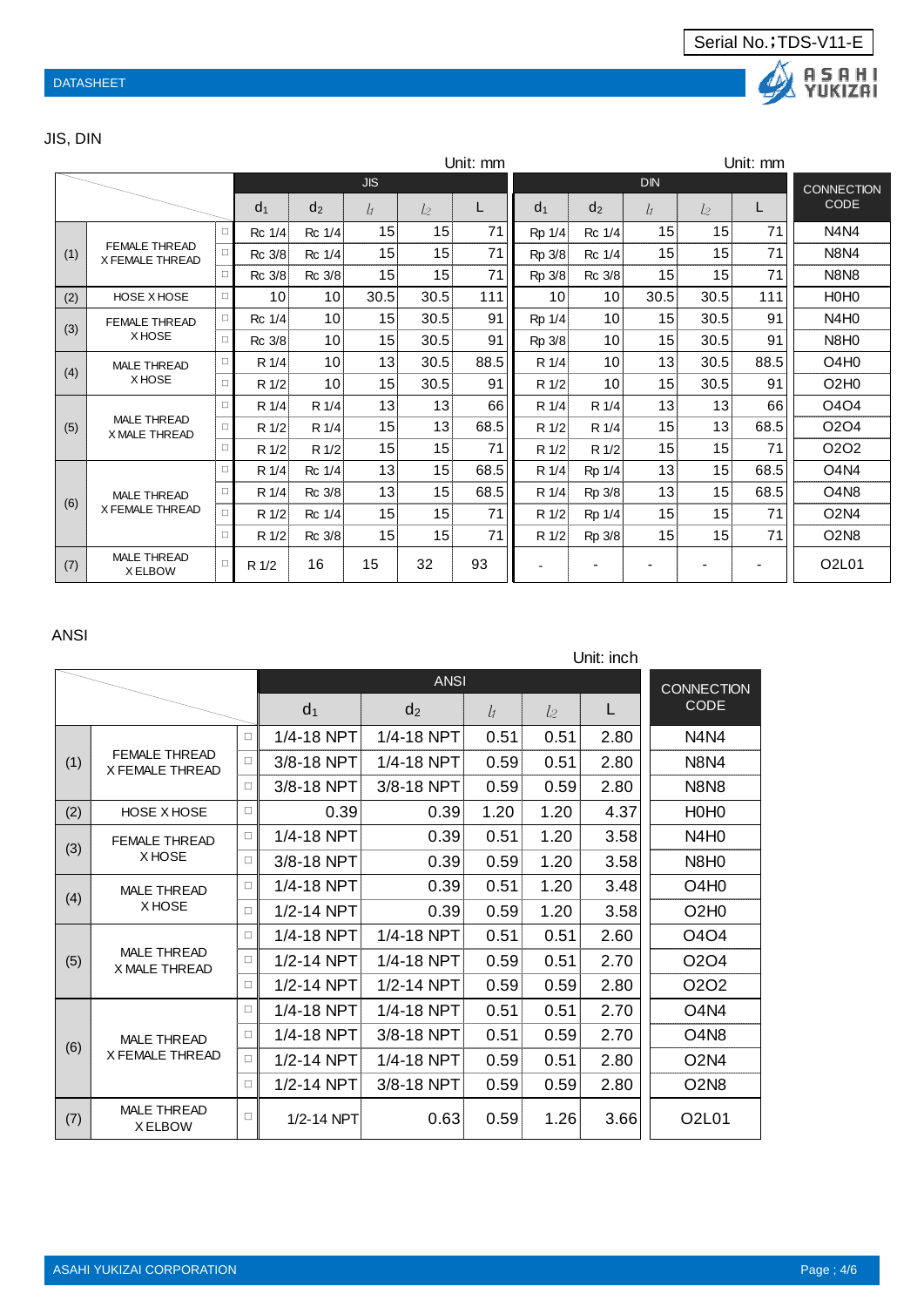# DATASHEET

### **Parts list**







Serial No.; TDS-V11-E





A S A H I<br>YUKIZAI

| <b>PART NO./NAME</b> | <b>OTY</b>    | <b>MATERIAL</b> |                | <b>PART NO./NAME</b> | QTY            | <b>MATERIAL</b>               |
|----------------------|---------------|-----------------|----------------|----------------------|----------------|-------------------------------|
| 1 BODY               |               | <b>PVC</b>      |                | 5 SFAT $(1)$         | $\overline{2}$ | EPDM, PTFE, Others            |
| 2 BALL&STEM          |               | <b>PVC</b>      |                |                      |                | (1) In case of the lub free   |
| 3 END CONNECTOR      | $\mathcal{P}$ | <b>PVC</b>      |                |                      |                | valve limits it to PTFE seat. |
| 3b END CONNECTOR     |               | <b>PVC</b>      |                | 5a SEAT              | $\mathcal{P}$  | <b>PTFF</b>                   |
| (MALE THREAD)        |               |                 |                | 6 O-RNG              |                | <b>EPDM. Others</b>           |
| 3c END CONNECTOR     |               | <b>PVC</b>      | $\overline{7}$ | HANDI F              |                | ABS                           |
| (ELBOW ADAPTOR)      |               |                 | 8              | ELBOW                |                | <b>PVC</b>                    |
| 4 GIAND              |               | <b>PVC</b>      |                |                      |                |                               |

# **Cv value for each opening degree**

| <b>FULL-OPEN CV VALUE</b>    |     |     |     |  |  |  |  |
|------------------------------|-----|-----|-----|--|--|--|--|
| mm                           |     | 15  |     |  |  |  |  |
| inch                         | 1/4 | 1/2 | 3/8 |  |  |  |  |
| <b>FULL-OPEN</b><br>Cy VALUE | 1.6 |     |     |  |  |  |  |

# **Product weight**

| LAB COCK                  | UNIT: q |
|---------------------------|---------|
| <b>CONNECTION</b>         | U-PVC   |
| $1/4$ MALE $X$ $1/4$ MALE | 25      |
| 1/2 MALE X 1/2 MALE       | 30      |
| 1/4 FEMALE X 1/4 FEMALE   | 30      |
| 3/8 FEMALE X 3/8 FEMALE   | 30      |
| 1/4 HOSE X 1/4 HOSE       | 25      |
| 1/2 MALE X ELBOW          | 55      |